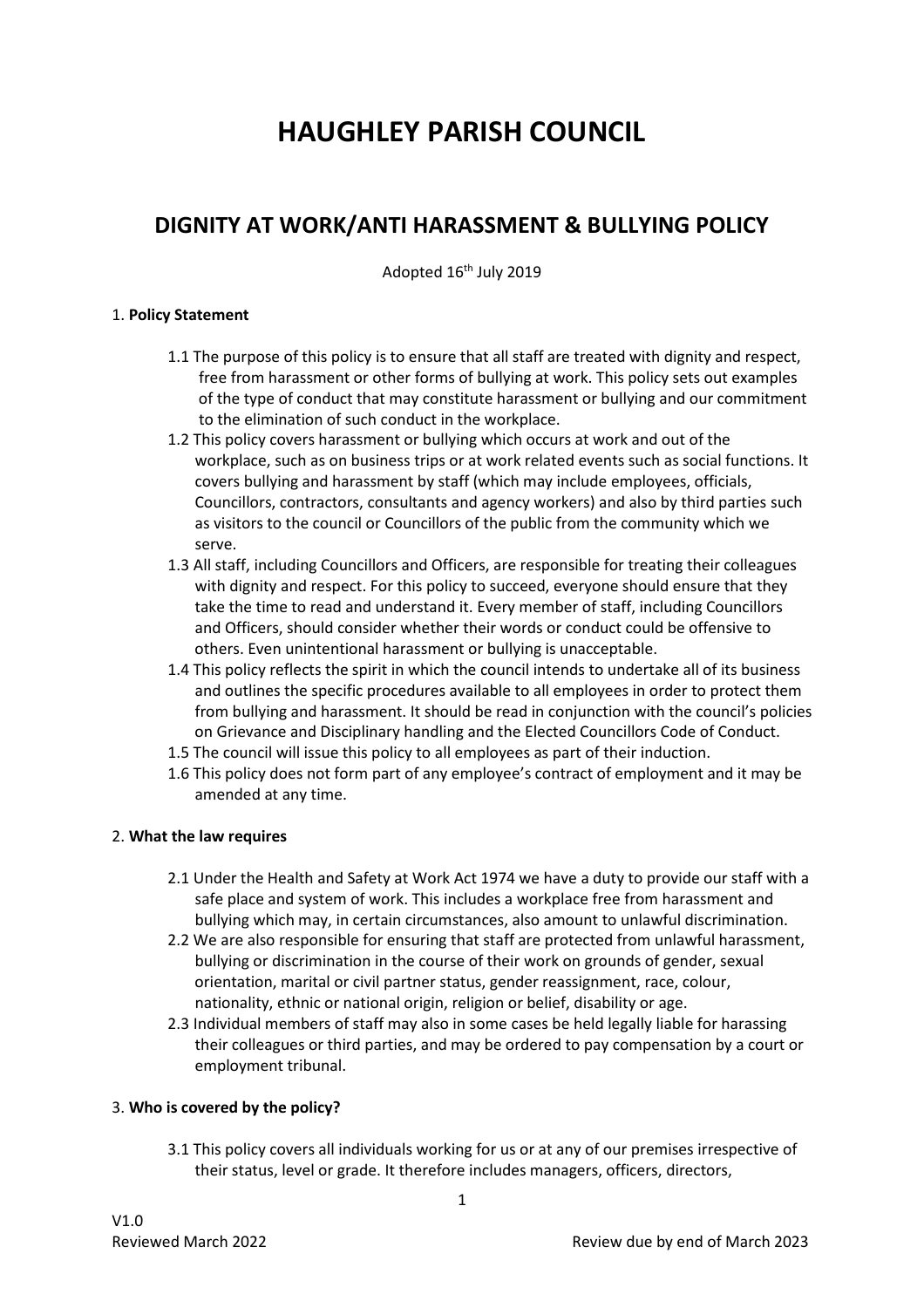employees, Councillors, consultants, contractors, trainees, homeworkers, part-time and fixed-term employees, casual and agency staff (collectively referred to as **staff** in this policy).

#### 4. **Personnel responsible for implementation of the policy**

- 4.1 The Chairman of the Council has overall responsibility for the effective operation of this policy but has delegated day-to-day responsibility for overseeing its implementation to the Clerk.
- 4.2 All managers have a specific responsibility to operate within the boundaries of this policy, ensure that all staff understand the standards of behaviour expected of them and to take action when behaviour falls below its requirements. Managers will be given training in order that they may do so.
- 4.3 Staff should disclose any instances of harassment or bullying of which they become aware to the Clerk.
- 4.4 Questions about this policy and requests for training or information on dealing with bullying or harassment should be directed to the Clerk.
- 4.5 This policy is reviewed each year by the Clerk and approved by the Council.
- 4.6 Staff are invited to comment on this policy and suggest ways in which it might be improved by contacting the Clerk.

#### 5. **What are Harassment and Bullying?**

- 5.1 Bullying is offensive, intimidating, malicious, insulting or humiliating behaviour which, through the abuse or misuse of power, makes the recipient feel vulnerable, upset, humiliated and threatened. Power includes both personal strength and the power to coerce others through fear or intimidation. Bullying is often a form of harassment and can undermine an individual's self-confidence, competence and self-esteem. As with harassment, bullying can take the form of physical, verbal and non-verbal conduct.
- 5.2 Legitimate and constructive criticism of a worker's performance or behaviour or reasonable requests made of workers in the course of their employment will not constitute bullying.
- 5.3 Examples of bullying include:
	- (a) shouting at, being sarcastic towards, ridiculing or demeaning others
	- (b) physical or psychological threats
	- (c) overbearing and intimidating levels of supervision
	- (d) inappropriate and/or derogatory remarks about someone's performance
	- (e) abuse of authority or power by those in positions of seniority
	- (f) unjustifiably excluding colleagues from meetings or communications
- 5.4 Harassment is any unwanted physical, verbal or non-verbal conduct which has the
- 5.5 purpose or effect of violating the recipient's dignity or creating an intimidating, hostile, degrading, humiliating or offensive environment for them.
- 5.6 Harassment often (but not exclusively) targets the gender, sexual orientation, marital or
- 5.7 civil partner status, gender reassignment, race, colour, nationality, ethnic or national origin, religion or belief, disability or age of the victim. A single incident of unwanted or offensive behaviour to one individual can amount to harassment.
- 5.6 Examples of harassment include: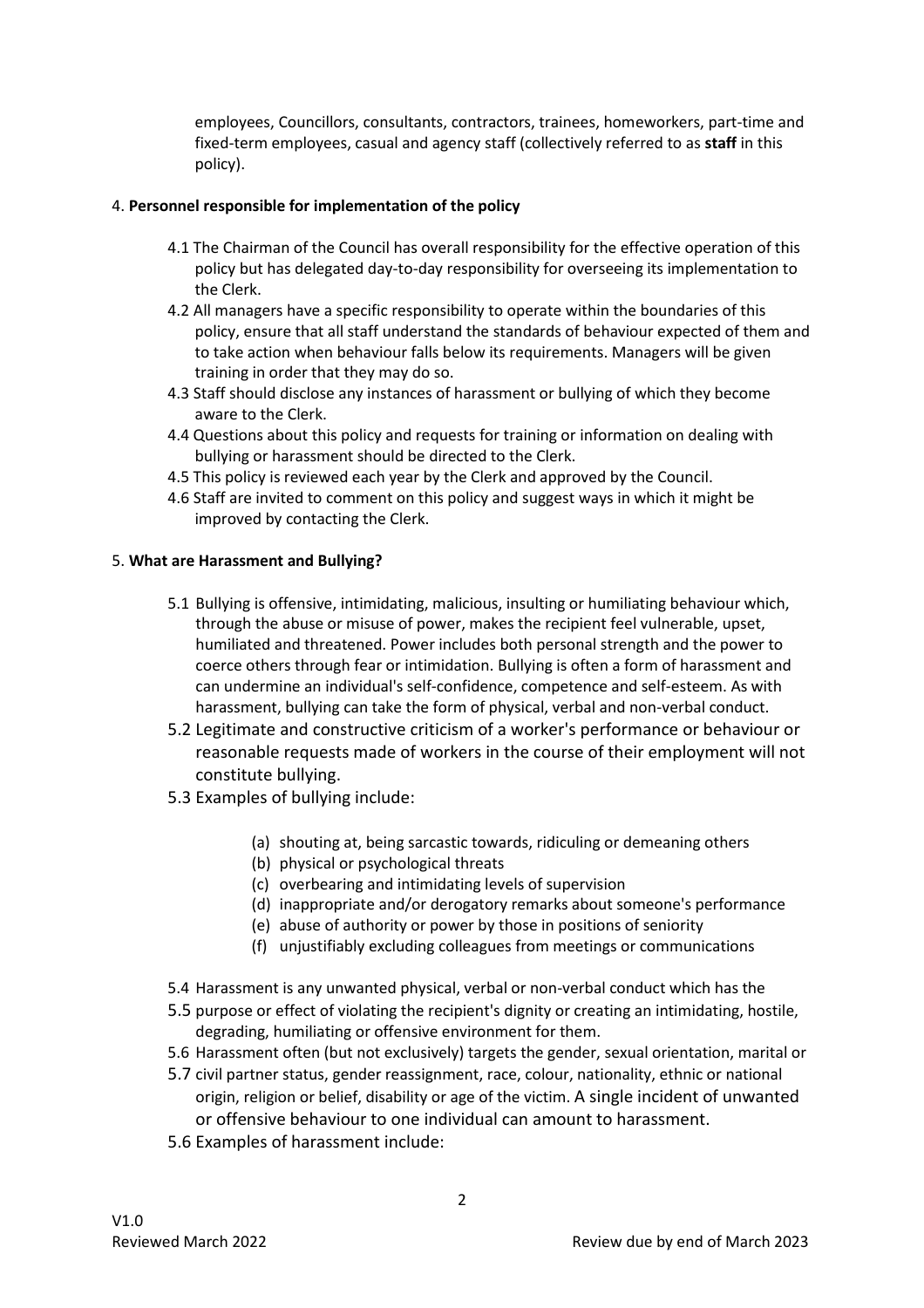- (a) unwanted physical conduct or "horseplay". Physical conduct ranges from touching, pinching, pushing or brushing past someone or invading their personal space, to grabbing, shoving, punching and more serious forms of physical or sexual assault
- (b) unwelcome sexual behaviour, which the harasser may perceive as harmless flirting, and which may involve unwanted suggestions, advances, propositions or pressure for sexual activity
- (c) suggestions that sexual favours may further a career or that refusal of sexual favours may hinder it
- (d) continued suggestions for social activity within or outside the workplace after it has been made clear that such suggestions are unwelcome
- (e) inappropriate behaviour whether in the form of offensive or intimidating comments or gestures or insensitive jokes or pranks
- (f) the sending or displaying of material that is pornographic or obscene or that some individuals or groups may find offensive (including e-mails, text messages, video clips and photographs taken or sent using mobile phones or via the internet)
- (g) ignoring or shunning someone, for example, by deliberately excluding them from a conversation or a workplace social activity
- 5.7 Anyone who feels that they are being subjected to harassment or that they are being bullied should not hesitate to use the procedures set out in sections 6, 7 and 8
- 5.8 Where bullying or harassment is shown to have taken place by an employee it will be dealt with under our Disciplinary Procedure as a form of misconduct. In some cases, it may be treated as gross misconduct leading to a summary dismissal of those responsible.
- 5.9 Where bullying or harassment is shown to have taken place by an elected Councillor it may be dealt with under the Code of Conduct for Councillors, which has been adopted by the council.

### 6. **Informal steps to resolve Bullying or Harassment**

- 6.1 If you feel that you are being bullied or harassed, you should initially attempt to resolve the problem informally, with the person responsible if you feel able, and explain clearly to them that their behaviour is not welcome or makes you uncomfortable. If this is too difficult or embarrassing to do on your own, you should seek support from the Clerk, who will provide confidential advice and assistance to those who believe they have been bullied or harassed and will offer to assist in the resolution of any problems, whether through informal or formal means.
- 6.2 If you are in any doubt as to whether an incident or series of incidents which have occurred constitute bullying or harassment, then you should initially contact the Clerk confidentially, on an informal basis. They will be able to advise you how your concerns should be dealt with.
- 6.3 If informal steps have not been successful or would not be appropriate, you should follow the formal procedure set out below.

#### 7. **Raising a Formal Complaint about Bullying or Harassment**

7.1 If you feels unable to resolve the matter informally any complaint about harassment or bullying can be raised confidentially and informally, initially with the Chairman or another Councillor if more appropriate. You should raise your complaint in writing.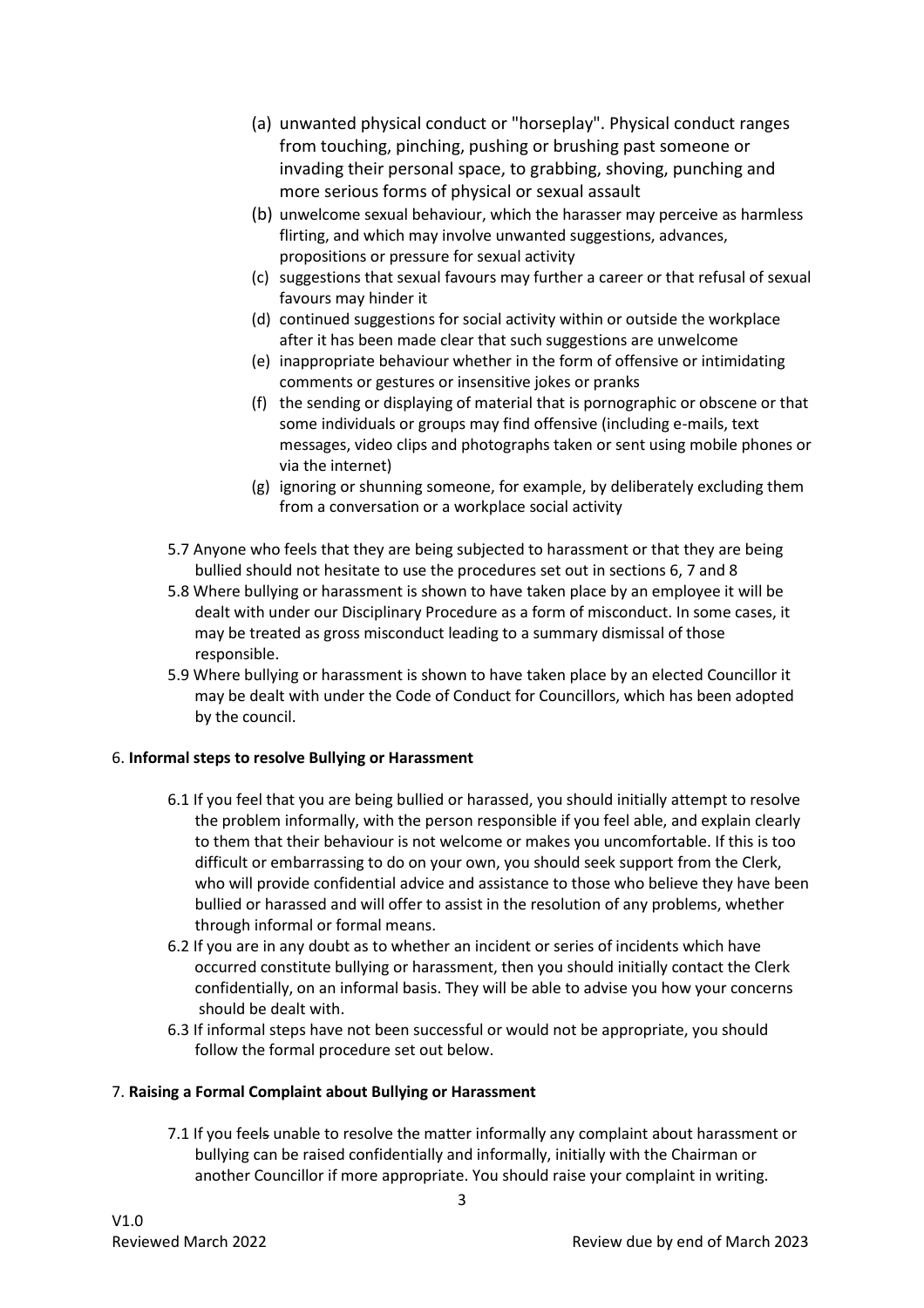- 7.2 Your written complaint should set out full details of the conduct in question, including the name of the harasser or bully, the nature of the harassment or bullying, the date(s) and time(s) at which it occurred, the names of any witnesses and any action that has been taken so far to attempt to stop it from occurring.
- 7.3 As a general principle, the decision to progress a complaint rest with you. However, we have a duty to protect all staff and may decide to pursue the matter independently if, in all the circumstances, it is considered appropriate to do so.

#### 8. **Formal Investigations**

- 8.1 Complaints will be investigated in a timely and confidential manner to establish full details of what happened. Your name and the name of the alleged harasser or bully will not be divulged other than on a "need to know" basis to those individuals involved in the investigation. We will appoint a panel of councillors with suitable experience and with no prior involvement in the complaint to investigate and we will set out a provisional timetable for the investigation, which will be communicated to all parties. The investigation will be thorough, impartial and objective, and will be carried out with sensitivity and with due respect for the rights of all parties concerned. We reserve the ability to appoint an independent third party to investigate the allegations made.
- 8.2 Consideration will be given to whether the alleged harasser or bully should be redeployed temporarily, or suspended on full pay or whether reporting lines or other managerial arrangements should be altered pending the outcome of the investigation.
- 8.3 At the outset of the investigation, the investigator will meet with you to hear your account of the events leading to your complaint. You have the right to be accompanied by a colleague or a trade union representative of your choice. We will arrange further meetings with you as appropriate throughout the investigation and/or at its conclusion.
- 8.4 The investigator will also meet with the alleged harasser or bully who may also be accompanied by a colleague or trade union representative of their choice. It may also be necessary to interview witnesses to any of the incidents mentioned in your complaint. Where it is necessary to interview witnesses, the importance of confidentiality will be emphasised to them.
- 8.5 At the conclusion of the investigation, the Panel will complete a report and arrange a meeting with you to report the outcome within a week of the conclusion of the investigation. A copy of the report will be provided to you and to the alleged harasser.
- 8.6 If the Panel finds that harassment or bullying has occurred, prompt action will be taken to stop the harassment or bullying immediately and prevent its recurrence. If the alleged harasser is an employee the findings will be dealt with under our Disciplinary Procedure. Consideration will be given to whether the harasser or bully should be dismissed and, if not, whether they should remain in their current post or be transferred. If the alleged harasser is a Councillor, the findings may be dealt with under the Councillor's Code of Conduct, should you choose to make a formal complaint.
- 8.7 Even where a complaint is not upheld, consideration will be given to how the ongoing working relationship between you and the alleged harasser or bully should be managed. This may involve, for example, arranging some form of mediation or counselling or a change in the duties or reporting lines of either party.
- 8.8 Any worker who is, after investigation, found to have deliberately provided false information or to have acted in bad faith may be subject to action under our Disciplinary Procedure.

#### 9. **Appeals**